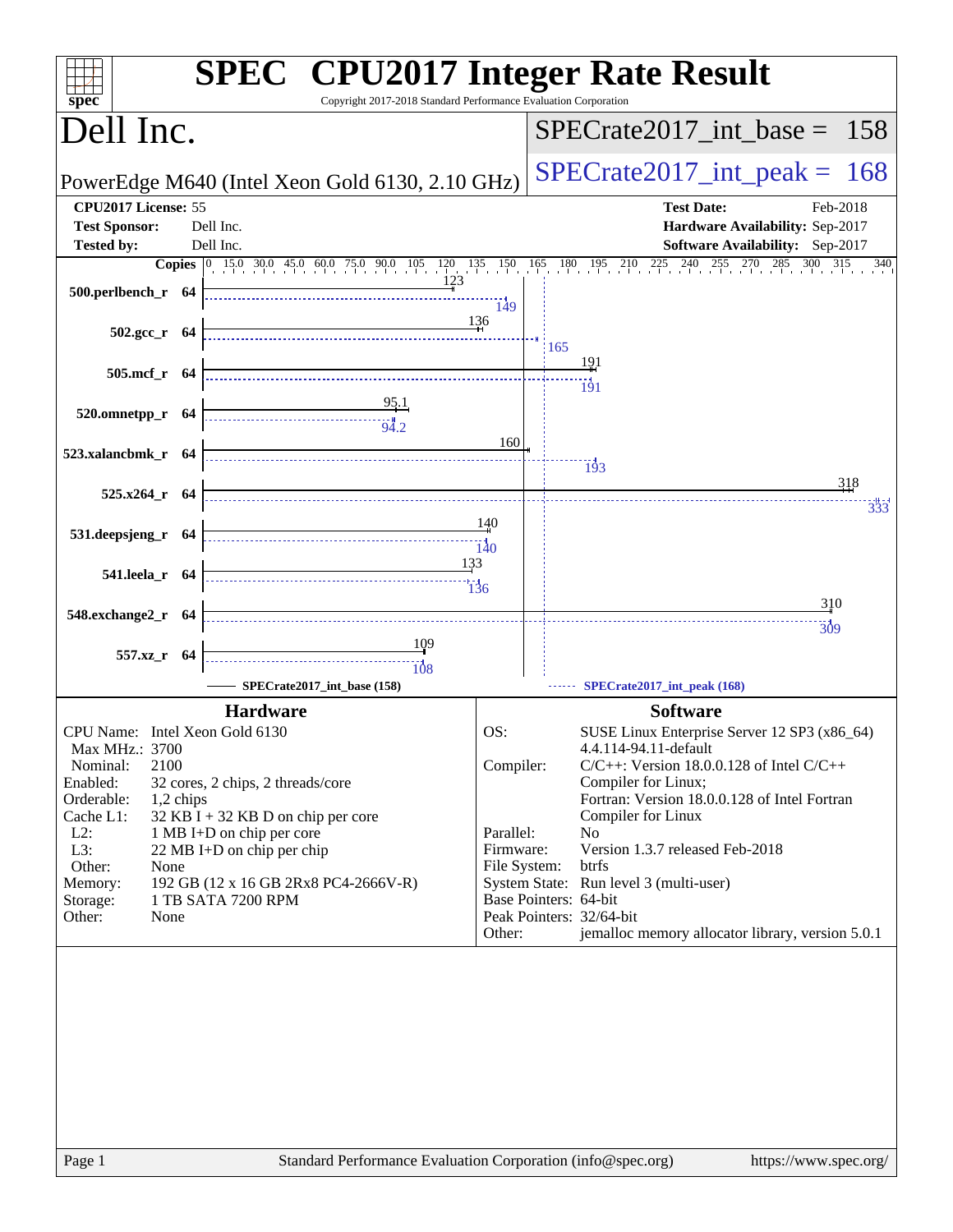| <b>SPEC CPU2017 Integer Rate Result</b>                         |  |
|-----------------------------------------------------------------|--|
| Convright 2017 2018 Standard Performance Evaluation Corporation |  |

Copyright 2017-2018 Standard Performance Evaluation Corporation

# Dell Inc.

**[spec](http://www.spec.org/)**

## [SPECrate2017\\_int\\_base =](http://www.spec.org/auto/cpu2017/Docs/result-fields.html#SPECrate2017intbase) 158

PowerEdge M640 (Intel Xeon Gold 6130, 2.10 GHz)  $\left|$  SPECrate 2017 int peak = 168

**[CPU2017 License:](http://www.spec.org/auto/cpu2017/Docs/result-fields.html#CPU2017License)** 55 **[Test Date:](http://www.spec.org/auto/cpu2017/Docs/result-fields.html#TestDate)** Feb-2018 **[Test Sponsor:](http://www.spec.org/auto/cpu2017/Docs/result-fields.html#TestSponsor)** Dell Inc. **[Hardware Availability:](http://www.spec.org/auto/cpu2017/Docs/result-fields.html#HardwareAvailability)** Sep-2017 **[Tested by:](http://www.spec.org/auto/cpu2017/Docs/result-fields.html#Testedby)** Dell Inc. **[Software Availability:](http://www.spec.org/auto/cpu2017/Docs/result-fields.html#SoftwareAvailability)** Sep-2017

### **[Results Table](http://www.spec.org/auto/cpu2017/Docs/result-fields.html#ResultsTable)**

|                           | <b>Base</b>   |                |       |                |              |                | <b>Peak</b> |               |                |              |                |              |                |              |
|---------------------------|---------------|----------------|-------|----------------|--------------|----------------|-------------|---------------|----------------|--------------|----------------|--------------|----------------|--------------|
| <b>Benchmark</b>          | <b>Copies</b> | <b>Seconds</b> | Ratio | <b>Seconds</b> | <b>Ratio</b> | <b>Seconds</b> | Ratio       | <b>Copies</b> | <b>Seconds</b> | <b>Ratio</b> | <b>Seconds</b> | <b>Ratio</b> | <b>Seconds</b> | <b>Ratio</b> |
| 500.perlbench_r           | 64            | 824            | 24    | 826            | 123          | 830            | 123         | 64            | 681            | 150          | 683            | 149          | 682            | <u>149</u>   |
| $502.\text{sec}$          | 64            | 659            | 138   | 667            | 136          | 669            | 135         | 64            | 552            | 164          | 549            | 165          | 550            | 165          |
| $505$ .mcf r              | 64            | 534            | 194   | 542            | 191          | 540            | <u>191</u>  | 64            | 541            | 191          | 541            | 191          | 541            | <u>191</u>   |
| 520.omnetpp_r             | 64            | 831            | 101   | 883            | 95.1         | 885            | 94.8        | 64            | 901            | 93.2         | 891            | 94.2         | 892            | 94.2         |
| 523.xalancbmk r           | 64            | 420            | 161   | 422            | 160          | 423            | 160         | 64            | 349            | 194          | 350            | 193          | 350            | 193          |
| 525.x264 r                | 64            | 355            | 315   | 350            | 321          | 352            | 318         | 64            | 337            | <u>333</u>   | 338            | 332          | 331            | 338          |
| 531.deepsjeng_r           | 64            | 518            | 142   | 524            | 140          | 523            | 140         | 64            | 525            | 140          | 525            | <b>140</b>   | 527            | 139          |
| 541.leela r               | 64            | 799            | 133   | 800            | 133          | 801            | 132         | 64            | 778            | 136          | 813            | 130          | 781            | 136          |
| 548.exchange2 r           | 64            | 541            | 310   | 542            | 309          | 541            | 310         | 64            | 542            | 309          | 542            | 309          | 543            | 309          |
| 557.xz r                  | 64            | 632            | 109   | 635            | 109          | 637            | 109         | 64            | 636            | 109          | 638            | 108          | 638            | <b>108</b>   |
| $SPECrate2017$ int base = |               |                | 158   |                |              |                |             |               |                |              |                |              |                |              |

**[SPECrate2017\\_int\\_peak =](http://www.spec.org/auto/cpu2017/Docs/result-fields.html#SPECrate2017intpeak) 168**

Results appear in the [order in which they were run.](http://www.spec.org/auto/cpu2017/Docs/result-fields.html#RunOrder) Bold underlined text [indicates a median measurement.](http://www.spec.org/auto/cpu2017/Docs/result-fields.html#Median)

#### **[Submit Notes](http://www.spec.org/auto/cpu2017/Docs/result-fields.html#SubmitNotes)**

 The numactl mechanism was used to bind copies to processors. The config file option 'submit' was used to generate numactl commands to bind each copy to a specific processor. For details, please see the config file.

## **[Operating System Notes](http://www.spec.org/auto/cpu2017/Docs/result-fields.html#OperatingSystemNotes)**

Stack size set to unlimited using "ulimit -s unlimited"

### **[General Notes](http://www.spec.org/auto/cpu2017/Docs/result-fields.html#GeneralNotes)**

Environment variables set by runcpu before the start of the run: LD\_LIBRARY\_PATH = "/root/cpu2017/lib/ia32:/root/cpu2017/lib/intel64:/root/cpu2017/je5.0.1-32:/root/cpu2017/je5.0.1-64"

 Binaries compiled on a system with 1x Intel Core i7-4790 CPU + 32GB RAM memory using Redhat Enterprise Linux 7.4

 Yes: The test sponsor attests, as of date of publication, that CVE-2017-5754 (Meltdown) is mitigated in the system as tested and documented.

 Yes: The test sponsor attests, as of date of publication, that CVE-2017-5753 (Spectre variant 1) is mitigated in the system as tested and documented.

 Yes: The test sponsor attests, as of date of publication, that CVE-2017-5715 (Spectre variant 2) is mitigated in the system as tested and documented.

 jemalloc: configured and built at default for 32bit (i686) and 64bit (x86\_64) targets; jemalloc: built with the RedHat Enterprise 7.4, and the system compiler gcc 4.8.5; jemalloc: sources available via jemalloc.net

Transparent Huge Pages enabled by default

Prior to runcpu invocation

Filesystem page cache synced and cleared with:

**(Continued on next page)**

| Page 2<br>Standard Performance Evaluation Corporation (info@spec.org) | https://www.spec.org/ |
|-----------------------------------------------------------------------|-----------------------|
|-----------------------------------------------------------------------|-----------------------|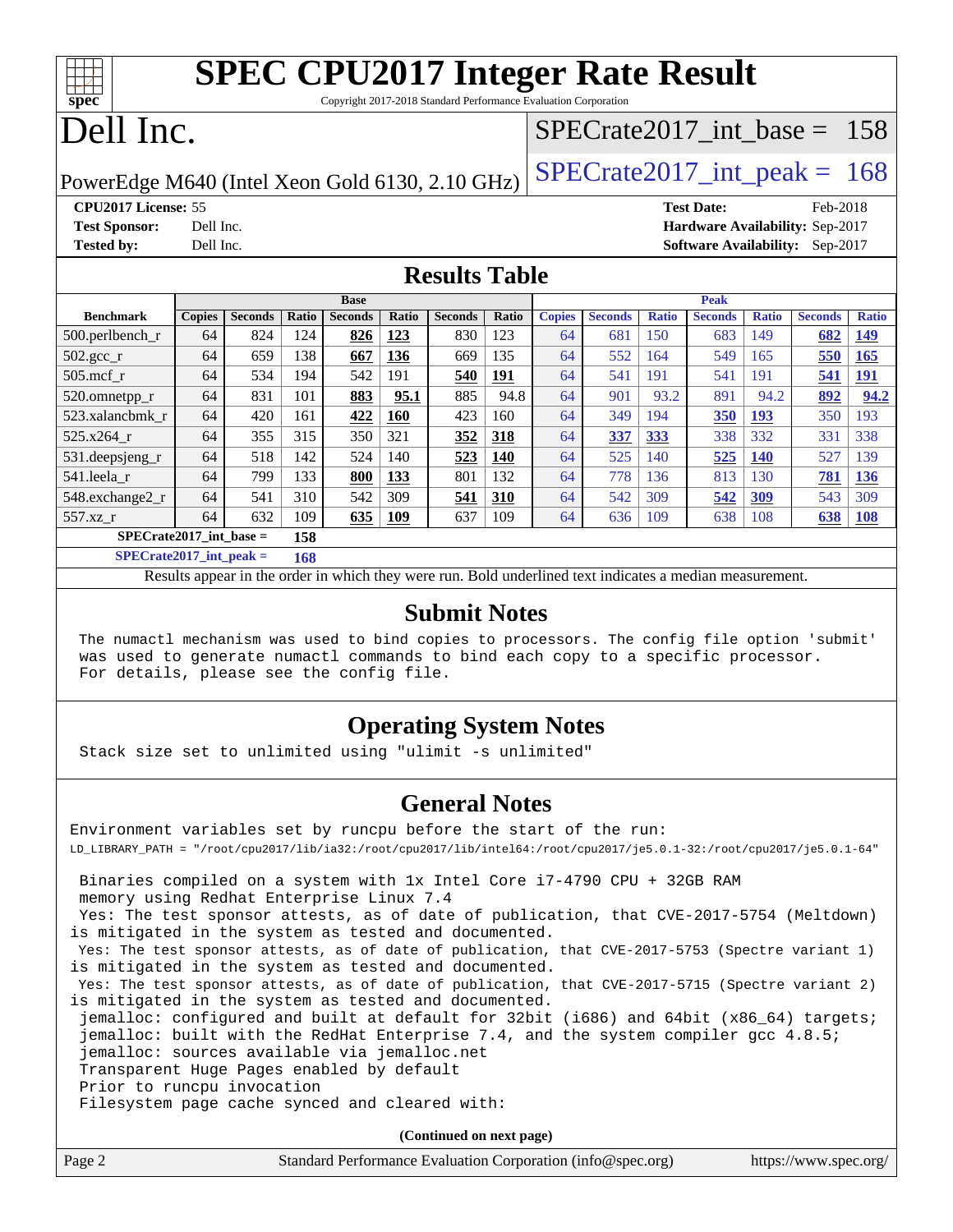| <b>SPEC CPU2017 Integer Rate Result</b><br>Copyright 2017-2018 Standard Performance Evaluation Corporation<br>spec <sup>®</sup>                             |                                                                    |  |  |  |  |
|-------------------------------------------------------------------------------------------------------------------------------------------------------------|--------------------------------------------------------------------|--|--|--|--|
| Dell Inc.                                                                                                                                                   | $SPECrate2017$ int base = 158                                      |  |  |  |  |
| PowerEdge M640 (Intel Xeon Gold 6130, 2.10 GHz)                                                                                                             | $SPECrate2017\_int\_peak = 168$                                    |  |  |  |  |
| CPU2017 License: 55                                                                                                                                         | <b>Test Date:</b><br>Feb-2018                                      |  |  |  |  |
| <b>Test Sponsor:</b><br>Dell Inc.<br>Dell Inc.<br><b>Tested by:</b>                                                                                         | Hardware Availability: Sep-2017<br>Software Availability: Sep-2017 |  |  |  |  |
|                                                                                                                                                             |                                                                    |  |  |  |  |
| <b>General Notes (Continued)</b>                                                                                                                            |                                                                    |  |  |  |  |
| sync $i$ echo $3$<br>/proc/sys/vm/drop_caches<br>runcpu command invoked through numactl i.e.:<br>numactl --interleave=all runcpu <etc></etc>                |                                                                    |  |  |  |  |
| <b>Platform Notes</b>                                                                                                                                       |                                                                    |  |  |  |  |
| BIOS settings:                                                                                                                                              |                                                                    |  |  |  |  |
| Sub NUMA Cluster enabled<br>Virtualization Technology disabled                                                                                              |                                                                    |  |  |  |  |
| System Profile set to Custom                                                                                                                                |                                                                    |  |  |  |  |
| CPU Performance set to Maximum Performance<br>C States set to Autonomous                                                                                    |                                                                    |  |  |  |  |
| C1EE disabled                                                                                                                                               |                                                                    |  |  |  |  |
| Uncore Frequency set to Dynamic<br>Energy Efficiency Policy set to Performance                                                                              |                                                                    |  |  |  |  |
| Memory Patrol Scrub disabled                                                                                                                                |                                                                    |  |  |  |  |
| Logical Processor enabled<br>CPU Interconnect Bus Link Power Management disabled                                                                            |                                                                    |  |  |  |  |
| PCI ASPM L1 Link Power Management disabled                                                                                                                  |                                                                    |  |  |  |  |
| Sysinfo program /root/cpu2017/bin/sysinfo<br>Rev: r5797 of 2017-06-14 96c45e4568ad54c135fd618bcc091c0f                                                      |                                                                    |  |  |  |  |
| running on linux-ejwa Mon Feb 19 23:46:32 2018                                                                                                              |                                                                    |  |  |  |  |
| SUT (System Under Test) info as seen by some common utilities.                                                                                              |                                                                    |  |  |  |  |
| For more information on this section, see                                                                                                                   |                                                                    |  |  |  |  |
| https://www.spec.org/cpu2017/Docs/config.html#sysinfo                                                                                                       |                                                                    |  |  |  |  |
| From /proc/cpuinfo                                                                                                                                          |                                                                    |  |  |  |  |
| model name : Intel(R) Xeon(R) Gold 6130 CPU @ 2.10GHz<br>"physical id"s (chips)                                                                             |                                                                    |  |  |  |  |
| 64 "processors"                                                                                                                                             |                                                                    |  |  |  |  |
| cores, siblings (Caution: counting these is hw and system dependent. The following<br>excerpts from /proc/cpuinfo might not be reliable. Use with caution.) |                                                                    |  |  |  |  |
| cpu cores : 16                                                                                                                                              |                                                                    |  |  |  |  |
| siblings : 32                                                                                                                                               |                                                                    |  |  |  |  |
| physical 0: cores 0 1 2 3 4 5 6 7 8 9 10 11 12 13 14 15<br>physical 1: cores 0 1 2 3 4 5 6 7 8 9 10 11 12 13 14 15                                          |                                                                    |  |  |  |  |
| From 1scpu:                                                                                                                                                 |                                                                    |  |  |  |  |
| Architecture:<br>x86 64                                                                                                                                     |                                                                    |  |  |  |  |
| $CPU op-mode(s):$<br>$32$ -bit, $64$ -bit<br>Byte Order:<br>Little Endian                                                                                   |                                                                    |  |  |  |  |
| CPU(s):<br>64                                                                                                                                               |                                                                    |  |  |  |  |
| On-line $CPU(s)$ list:<br>$0 - 63$<br>Thread(s) per core:<br>$\overline{2}$                                                                                 |                                                                    |  |  |  |  |
| $Core(s)$ per socket:<br>16                                                                                                                                 |                                                                    |  |  |  |  |
|                                                                                                                                                             |                                                                    |  |  |  |  |
| (Continued on next page)<br>Standard Performance Evaluation Corporation (info@spec.org)<br>Page 3                                                           | https://www.spec.org/                                              |  |  |  |  |
|                                                                                                                                                             |                                                                    |  |  |  |  |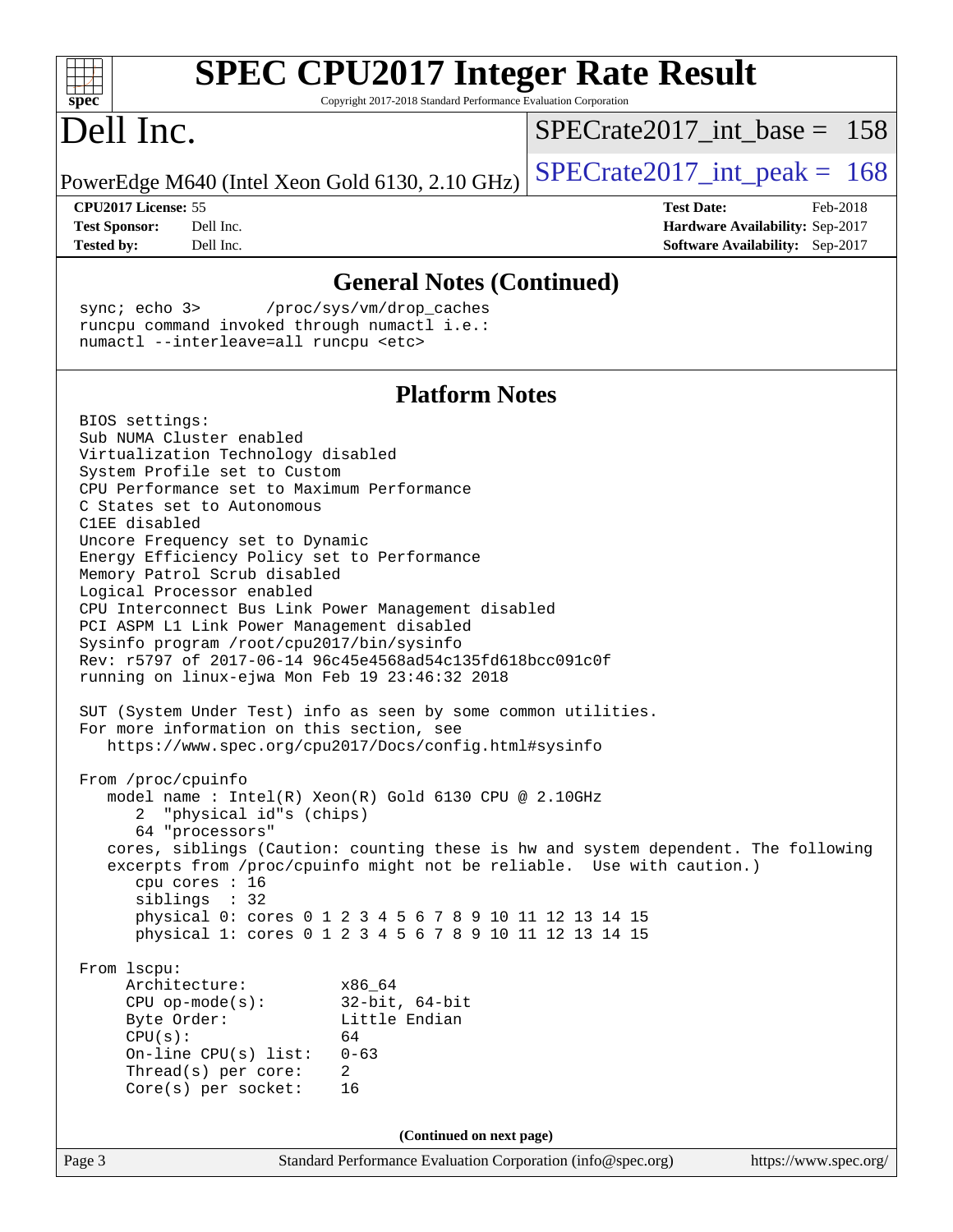

# **[SPEC CPU2017 Integer Rate Result](http://www.spec.org/auto/cpu2017/Docs/result-fields.html#SPECCPU2017IntegerRateResult)**

Copyright 2017-2018 Standard Performance Evaluation Corporation

# Dell Inc.

[SPECrate2017\\_int\\_base =](http://www.spec.org/auto/cpu2017/Docs/result-fields.html#SPECrate2017intbase) 158

PowerEdge M640 (Intel Xeon Gold 6130, 2.10 GHz)  $\left|$  [SPECrate2017\\_int\\_peak =](http://www.spec.org/auto/cpu2017/Docs/result-fields.html#SPECrate2017intpeak) 168

**[CPU2017 License:](http://www.spec.org/auto/cpu2017/Docs/result-fields.html#CPU2017License)** 55 **[Test Date:](http://www.spec.org/auto/cpu2017/Docs/result-fields.html#TestDate)** Feb-2018 **[Test Sponsor:](http://www.spec.org/auto/cpu2017/Docs/result-fields.html#TestSponsor)** Dell Inc. **[Hardware Availability:](http://www.spec.org/auto/cpu2017/Docs/result-fields.html#HardwareAvailability)** Sep-2017 **[Tested by:](http://www.spec.org/auto/cpu2017/Docs/result-fields.html#Testedby)** Dell Inc. **[Software Availability:](http://www.spec.org/auto/cpu2017/Docs/result-fields.html#SoftwareAvailability)** Sep-2017

### **[Platform Notes \(Continued\)](http://www.spec.org/auto/cpu2017/Docs/result-fields.html#PlatformNotes)**

| Socket(s):<br>2                                                                                                                                       |  |  |  |  |  |
|-------------------------------------------------------------------------------------------------------------------------------------------------------|--|--|--|--|--|
| $\overline{4}$<br>NUMA $node(s):$                                                                                                                     |  |  |  |  |  |
| Vendor ID:<br>GenuineIntel                                                                                                                            |  |  |  |  |  |
| 6<br>CPU family:                                                                                                                                      |  |  |  |  |  |
| Model:<br>85                                                                                                                                          |  |  |  |  |  |
| Model name:<br>$Intel(R) Xeon(R) Gold 6130 CPU @ 2.10GHz$                                                                                             |  |  |  |  |  |
| Stepping:<br>4                                                                                                                                        |  |  |  |  |  |
| CPU MHz:<br>2095.079                                                                                                                                  |  |  |  |  |  |
| 4190.15<br>BogoMIPS:                                                                                                                                  |  |  |  |  |  |
| Virtualization:<br>$VT - x$                                                                                                                           |  |  |  |  |  |
| L1d cache:<br>32K                                                                                                                                     |  |  |  |  |  |
| 32K<br>Lli cache:<br>L2 cache:                                                                                                                        |  |  |  |  |  |
| 1024K<br>L3 cache:<br>22528K                                                                                                                          |  |  |  |  |  |
| NUMA node0 CPU(s):                                                                                                                                    |  |  |  |  |  |
| 0, 4, 8, 12, 16, 20, 24, 28, 32, 36, 40, 44, 48, 52, 56, 60<br>1, 5, 9, 13, 17, 21, 25, 29, 33, 37, 41, 45, 49, 53, 57, 61<br>NUMA $node1$ $CPU(s)$ : |  |  |  |  |  |
| NUMA $node2$ $CPU(s)$ :<br>2, 6, 10, 14, 18, 22, 26, 30, 34, 38, 42, 46, 50, 54, 58, 62                                                               |  |  |  |  |  |
| NUMA node3 CPU(s):<br>3, 7, 11, 15, 19, 23, 27, 31, 35, 39, 43, 47, 51, 55, 59, 63                                                                    |  |  |  |  |  |
| fpu vme de pse tsc msr pae mce cx8 apic sep mtrr pge mca cmov<br>Flags:                                                                               |  |  |  |  |  |
| pat pse36 clflush dts acpi mmx fxsr sse sse2 ss ht tm pbe syscall nx pdpelgb rdtscp                                                                   |  |  |  |  |  |
| lm constant_tsc art arch_perfmon pebs bts rep_good nopl xtopology nonstop_tsc                                                                         |  |  |  |  |  |
| aperfmperf eagerfpu pni pclmulqdq dtes64 monitor ds_cpl vmx smx est tm2 ssse3 sdbg                                                                    |  |  |  |  |  |
| fma cx16 xtpr pdcm pcid dca sse4_1 sse4_2 x2apic movbe popcnt tsc_deadline_timer aes                                                                  |  |  |  |  |  |
| xsave avx f16c rdrand lahf_lm abm 3dnowprefetch ida arat epb invpcid_single pln pts                                                                   |  |  |  |  |  |
| dtherm intel_pt rsb_ctxsw spec_ctrl retpoline kaiser tpr_shadow vnmi flexpriority                                                                     |  |  |  |  |  |
| ept vpid fsgsbase tsc_adjust bmil hle avx2 smep bmi2 erms invpcid rtm cqm mpx                                                                         |  |  |  |  |  |
| avx512f avx512dq rdseed adx smap clflushopt clwb avx512cd avx512bw avx512vl xsaveopt                                                                  |  |  |  |  |  |
| xsavec xgetbv1 cqm_llc cqm_occup_llc pku ospke                                                                                                        |  |  |  |  |  |
|                                                                                                                                                       |  |  |  |  |  |
| /proc/cpuinfo cache data                                                                                                                              |  |  |  |  |  |
| cache size : 22528 KB                                                                                                                                 |  |  |  |  |  |
| From numactl --hardware WARNING: a numactl 'node' might or might not correspond to a                                                                  |  |  |  |  |  |
| physical chip.                                                                                                                                        |  |  |  |  |  |
| $available: 4 nodes (0-3)$                                                                                                                            |  |  |  |  |  |
| node 0 cpus: 0 4 8 12 16 20 24 28 32 36 40 44 48 52 56 60                                                                                             |  |  |  |  |  |
| node 0 size: 46971 MB                                                                                                                                 |  |  |  |  |  |
| node 0 free: 46713 MB                                                                                                                                 |  |  |  |  |  |
| node 1 cpus: 1 5 9 13 17 21 25 29 33 37 41 45 49 53 57 61                                                                                             |  |  |  |  |  |
| node 1 size: 48374 MB                                                                                                                                 |  |  |  |  |  |
| node 1 free: 48190 MB                                                                                                                                 |  |  |  |  |  |
| node 2 cpus: 2 6 10 14 18 22 26 30 34 38 42 46 50 54 58 62                                                                                            |  |  |  |  |  |
| node 2 size: 48374 MB                                                                                                                                 |  |  |  |  |  |
| node 2 free: 48182 MB                                                                                                                                 |  |  |  |  |  |
| node 3 cpus: 3 7 11 15 19 23 27 31 35 39 43 47 51 55 59 63                                                                                            |  |  |  |  |  |
| node 3 size: 48372 MB                                                                                                                                 |  |  |  |  |  |
| node 3 free: 48181 MB                                                                                                                                 |  |  |  |  |  |
|                                                                                                                                                       |  |  |  |  |  |
| (Continued on next page)                                                                                                                              |  |  |  |  |  |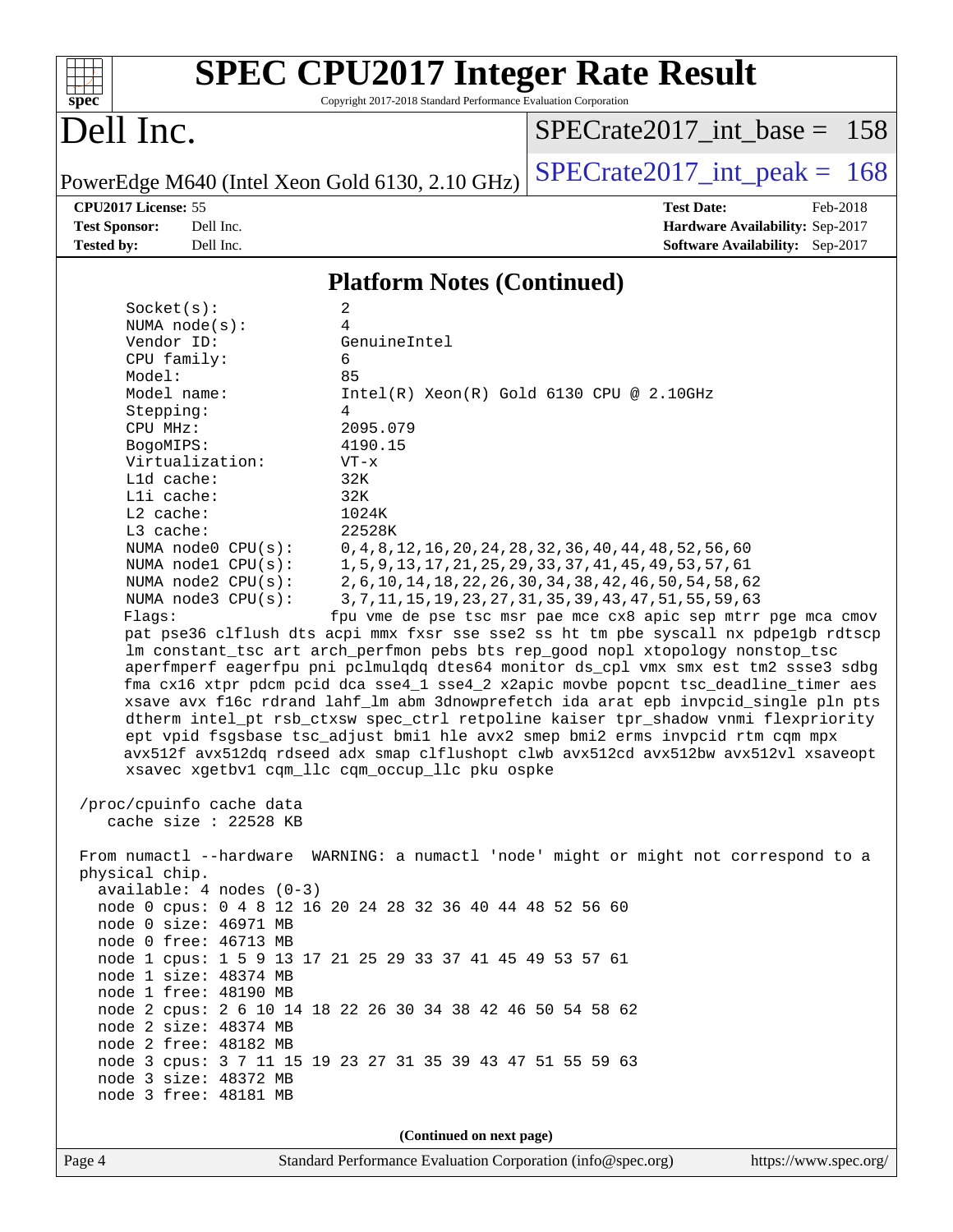| <b>SPEC CPU2017 Integer Rate Result</b><br>Copyright 2017-2018 Standard Performance Evaluation Corporation<br>spec <sup>®</sup>                                                                                                                                                                                                                                                                                                                                                                                                                                                                                                                   |                                                                                                     |
|---------------------------------------------------------------------------------------------------------------------------------------------------------------------------------------------------------------------------------------------------------------------------------------------------------------------------------------------------------------------------------------------------------------------------------------------------------------------------------------------------------------------------------------------------------------------------------------------------------------------------------------------------|-----------------------------------------------------------------------------------------------------|
| Dell Inc.                                                                                                                                                                                                                                                                                                                                                                                                                                                                                                                                                                                                                                         | $SPECrate2017\_int\_base = 158$                                                                     |
| PowerEdge M640 (Intel Xeon Gold 6130, 2.10 GHz)                                                                                                                                                                                                                                                                                                                                                                                                                                                                                                                                                                                                   | $SPECrate2017\_int\_peak = 168$                                                                     |
| CPU2017 License: 55<br><b>Test Sponsor:</b><br>Dell Inc.<br><b>Tested by:</b><br>Dell Inc.                                                                                                                                                                                                                                                                                                                                                                                                                                                                                                                                                        | <b>Test Date:</b><br>Feb-2018<br>Hardware Availability: Sep-2017<br>Software Availability: Sep-2017 |
| <b>Platform Notes (Continued)</b>                                                                                                                                                                                                                                                                                                                                                                                                                                                                                                                                                                                                                 |                                                                                                     |
| node distances:<br>$\overline{0}$<br>$\mathbf{1}$<br>2<br>node<br>3<br>0:<br>10<br>21<br>11<br>21<br>1:<br>21<br>10 21<br>11<br>2:<br>11<br>21<br>21<br>10<br>3:<br>11<br>10<br>21<br>21<br>From /proc/meminfo<br>MemTotal:<br>196702760 kB<br>HugePages_Total:<br>0<br>Hugepagesize:<br>2048 kB<br>From /etc/*release* /etc/*version*<br>SuSE-release:<br>SUSE Linux Enterprise Server 12 (x86_64)<br>$VERSION = 12$<br>PATCHLEVEL = 3<br># This file is deprecated and will be removed in a future service pack or release.<br># Please check /etc/os-release for details about this release.<br>os-release:<br>NAME="SLES"<br>VERSION="12-SP3" |                                                                                                     |
| VERSION_ID="12.3"<br>PRETTY_NAME="SUSE Linux Enterprise Server 12 SP3"<br>ID="sles"<br>$ANSI\_COLOR = "0; 32"$<br>$CPE\_NAME = "cpe://o:suse: sles:12:sp3"$                                                                                                                                                                                                                                                                                                                                                                                                                                                                                       |                                                                                                     |
| uname $-a$ :<br>Linux linux-ejwa 4.4.114-94.11-default #1 SMP Thu Feb 1 19:28:26 UTC 2018 (4309ff9)<br>x86_64 x86_64 x86_64 GNU/Linux                                                                                                                                                                                                                                                                                                                                                                                                                                                                                                             |                                                                                                     |
| run-level 3 Feb 19 23:43                                                                                                                                                                                                                                                                                                                                                                                                                                                                                                                                                                                                                          |                                                                                                     |
| SPEC is set to: /root/cpu2017<br>Filesystem<br>Size Used Avail Use% Mounted on<br>Type<br>/dev/sda3<br>btrfs 855G 36G 820G<br>$5\%$ /                                                                                                                                                                                                                                                                                                                                                                                                                                                                                                             |                                                                                                     |
| Additional information from dmidecode follows. WARNING: Use caution when you interpret<br>this section. The 'dmidecode' program reads system data which is "intended to allow<br>hardware to be accurately determined", but the intent may not be met, as there are<br>frequent changes to hardware, firmware, and the "DMTF SMBIOS" standard.<br>BIOS Dell Inc. 1.3.7 02/09/2018<br>Memory:<br>3x 002C00B3002C 18ASF2G72PDZ-2G6D1 16 GB 2 rank 2666<br>9x 00AD00B300AD HMA82GR7AFR8N-VK 16 GB 2 rank 2666                                                                                                                                        |                                                                                                     |
| 4x Not Specified Not Specified                                                                                                                                                                                                                                                                                                                                                                                                                                                                                                                                                                                                                    |                                                                                                     |
| (Continued on next page)                                                                                                                                                                                                                                                                                                                                                                                                                                                                                                                                                                                                                          |                                                                                                     |
| Standard Performance Evaluation Corporation (info@spec.org)<br>Page 5                                                                                                                                                                                                                                                                                                                                                                                                                                                                                                                                                                             | https://www.spec.org/                                                                               |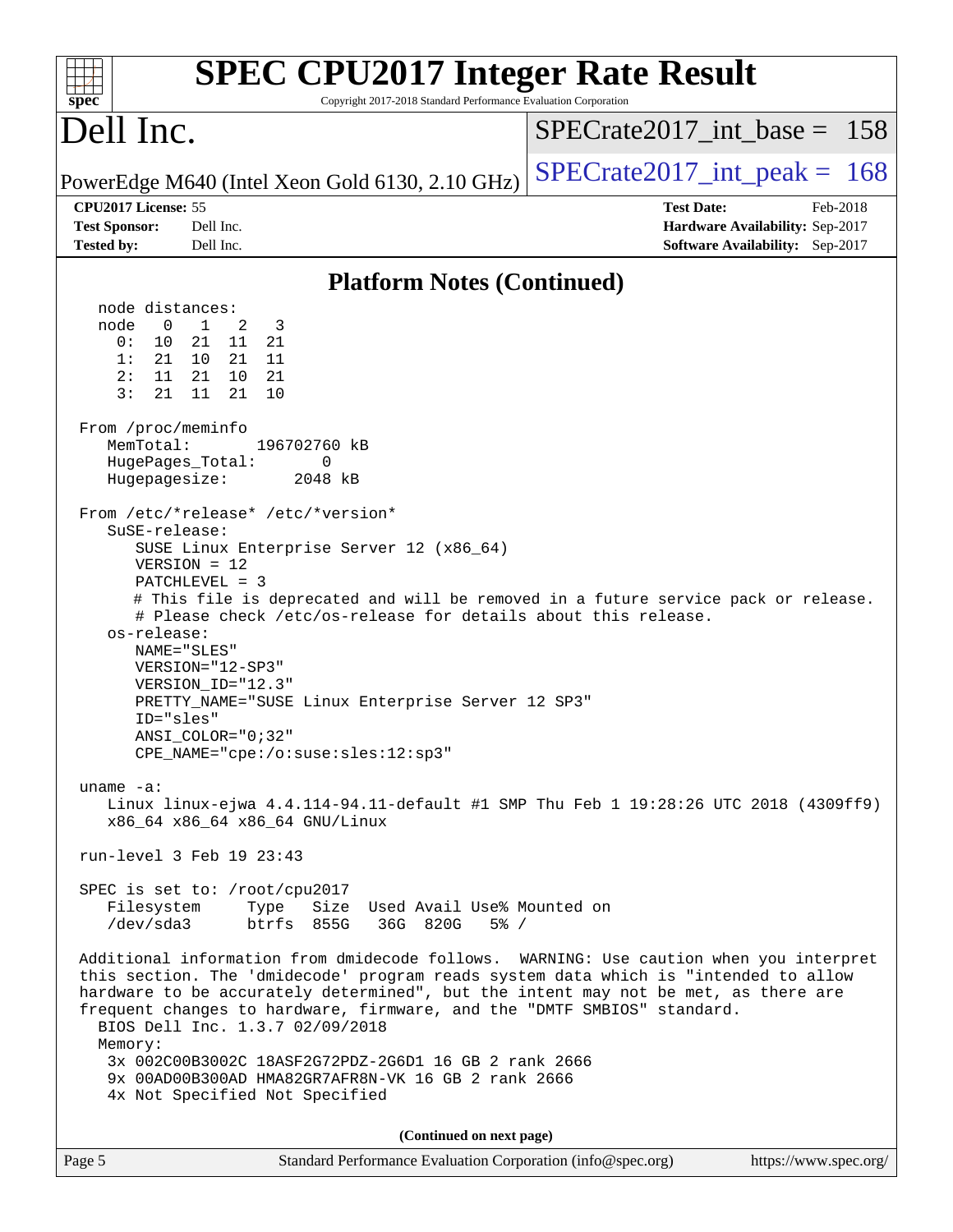| <b>SPEC CPU2017 Integer Rate Result</b><br>Copyright 2017-2018 Standard Performance Evaluation Corporation<br>spec <sup>®</sup>     |                                                                                                            |
|-------------------------------------------------------------------------------------------------------------------------------------|------------------------------------------------------------------------------------------------------------|
| Dell Inc.                                                                                                                           | $SPECrate2017$ int base = 158                                                                              |
| PowerEdge M640 (Intel Xeon Gold 6130, 2.10 GHz)                                                                                     | $SPECrate2017\_int\_peak = 168$                                                                            |
| CPU2017 License: 55<br><b>Test Sponsor:</b><br>Dell Inc.<br><b>Tested by:</b><br>Dell Inc.                                          | <b>Test Date:</b><br>Feb-2018<br>Hardware Availability: Sep-2017<br><b>Software Availability:</b> Sep-2017 |
| <b>Platform Notes (Continued)</b>                                                                                                   |                                                                                                            |
| (End of data from sysinfo program)                                                                                                  |                                                                                                            |
| <b>Compiler Version Notes</b>                                                                                                       |                                                                                                            |
| 500.perlbench_r(base) 502.gcc_r(base) 505.mcf_r(base, peak)<br>CC.<br>525.x264_r(base, peak) 557.xz_r(base, peak)                   | ======================                                                                                     |
| icc (ICC) 18.0.0 20170811<br>Copyright (C) 1985-2017 Intel Corporation. All rights reserved.                                        |                                                                                                            |
| 500.perlbench_r(peak) 502.gcc_r(peak)<br>CC.                                                                                        |                                                                                                            |
| icc (ICC) 18.0.0 20170811<br>Copyright (C) 1985-2017 Intel Corporation. All rights reserved.                                        |                                                                                                            |
| CXXC 520.omnetpp_r(base) 523.xalancbmk_r(base) 531.deepsjeng_r(base)<br>$541.$ leela $r(base)$                                      |                                                                                                            |
| icpc (ICC) 18.0.0 20170811<br>Copyright (C) 1985-2017 Intel Corporation. All rights reserved.                                       |                                                                                                            |
| CXXC 520.omnetpp_r(peak) 523.xalancbmk_r(peak) 531.deepsjeng_r(peak)<br>541.leela_r(peak)                                           |                                                                                                            |
| icpc (ICC) 18.0.0 20170811<br>Copyright (C) 1985-2017 Intel Corporation. All rights reserved.                                       |                                                                                                            |
| FC 548.exchange2_r(base, peak)                                                                                                      |                                                                                                            |
| ifort (IFORT) 18.0.0 20170811<br>Copyright (C) 1985-2017 Intel Corporation. All rights reserved.<br>_______________________________ |                                                                                                            |
|                                                                                                                                     |                                                                                                            |
|                                                                                                                                     |                                                                                                            |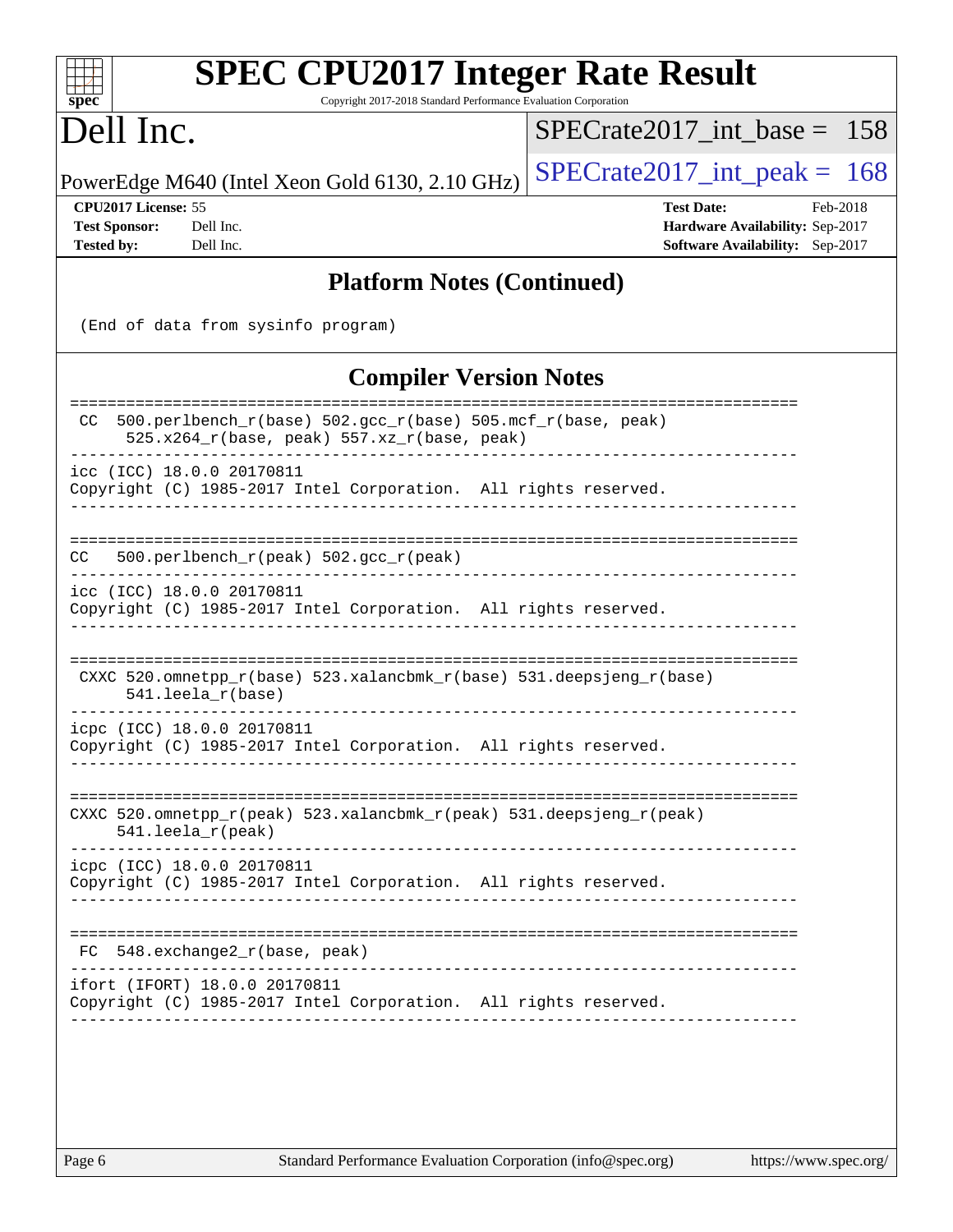

# **[SPEC CPU2017 Integer Rate Result](http://www.spec.org/auto/cpu2017/Docs/result-fields.html#SPECCPU2017IntegerRateResult)**

Copyright 2017-2018 Standard Performance Evaluation Corporation

# Dell Inc.

[SPECrate2017\\_int\\_base =](http://www.spec.org/auto/cpu2017/Docs/result-fields.html#SPECrate2017intbase) 158

**[Tested by:](http://www.spec.org/auto/cpu2017/Docs/result-fields.html#Testedby)** Dell Inc. **[Software Availability:](http://www.spec.org/auto/cpu2017/Docs/result-fields.html#SoftwareAvailability)** Sep-2017

PowerEdge M640 (Intel Xeon Gold 6130, 2.10 GHz)  $\left|$  [SPECrate2017\\_int\\_peak =](http://www.spec.org/auto/cpu2017/Docs/result-fields.html#SPECrate2017intpeak) 168

**[CPU2017 License:](http://www.spec.org/auto/cpu2017/Docs/result-fields.html#CPU2017License)** 55 **[Test Date:](http://www.spec.org/auto/cpu2017/Docs/result-fields.html#TestDate)** Feb-2018 **[Test Sponsor:](http://www.spec.org/auto/cpu2017/Docs/result-fields.html#TestSponsor)** Dell Inc. **[Hardware Availability:](http://www.spec.org/auto/cpu2017/Docs/result-fields.html#HardwareAvailability)** Sep-2017

## **[Base Compiler Invocation](http://www.spec.org/auto/cpu2017/Docs/result-fields.html#BaseCompilerInvocation)**

[C benchmarks:](http://www.spec.org/auto/cpu2017/Docs/result-fields.html#Cbenchmarks)

[icc](http://www.spec.org/cpu2017/results/res2018q1/cpu2017-20180305-03864.flags.html#user_CCbase_intel_icc_18.0_66fc1ee009f7361af1fbd72ca7dcefbb700085f36577c54f309893dd4ec40d12360134090235512931783d35fd58c0460139e722d5067c5574d8eaf2b3e37e92)

[C++ benchmarks](http://www.spec.org/auto/cpu2017/Docs/result-fields.html#CXXbenchmarks): [icpc](http://www.spec.org/cpu2017/results/res2018q1/cpu2017-20180305-03864.flags.html#user_CXXbase_intel_icpc_18.0_c510b6838c7f56d33e37e94d029a35b4a7bccf4766a728ee175e80a419847e808290a9b78be685c44ab727ea267ec2f070ec5dc83b407c0218cded6866a35d07)

[Fortran benchmarks:](http://www.spec.org/auto/cpu2017/Docs/result-fields.html#Fortranbenchmarks) [ifort](http://www.spec.org/cpu2017/results/res2018q1/cpu2017-20180305-03864.flags.html#user_FCbase_intel_ifort_18.0_8111460550e3ca792625aed983ce982f94888b8b503583aa7ba2b8303487b4d8a21a13e7191a45c5fd58ff318f48f9492884d4413fa793fd88dd292cad7027ca)

## **[Base Portability Flags](http://www.spec.org/auto/cpu2017/Docs/result-fields.html#BasePortabilityFlags)**

 500.perlbench\_r: [-DSPEC\\_LP64](http://www.spec.org/cpu2017/results/res2018q1/cpu2017-20180305-03864.flags.html#b500.perlbench_r_basePORTABILITY_DSPEC_LP64) [-DSPEC\\_LINUX\\_X64](http://www.spec.org/cpu2017/results/res2018q1/cpu2017-20180305-03864.flags.html#b500.perlbench_r_baseCPORTABILITY_DSPEC_LINUX_X64) 502.gcc\_r: [-DSPEC\\_LP64](http://www.spec.org/cpu2017/results/res2018q1/cpu2017-20180305-03864.flags.html#suite_basePORTABILITY502_gcc_r_DSPEC_LP64) 505.mcf\_r: [-DSPEC\\_LP64](http://www.spec.org/cpu2017/results/res2018q1/cpu2017-20180305-03864.flags.html#suite_basePORTABILITY505_mcf_r_DSPEC_LP64) 520.omnetpp\_r: [-DSPEC\\_LP64](http://www.spec.org/cpu2017/results/res2018q1/cpu2017-20180305-03864.flags.html#suite_basePORTABILITY520_omnetpp_r_DSPEC_LP64) 523.xalancbmk\_r: [-DSPEC\\_LP64](http://www.spec.org/cpu2017/results/res2018q1/cpu2017-20180305-03864.flags.html#suite_basePORTABILITY523_xalancbmk_r_DSPEC_LP64) [-DSPEC\\_LINUX](http://www.spec.org/cpu2017/results/res2018q1/cpu2017-20180305-03864.flags.html#b523.xalancbmk_r_baseCXXPORTABILITY_DSPEC_LINUX) 525.x264\_r: [-DSPEC\\_LP64](http://www.spec.org/cpu2017/results/res2018q1/cpu2017-20180305-03864.flags.html#suite_basePORTABILITY525_x264_r_DSPEC_LP64) 531.deepsjeng\_r: [-DSPEC\\_LP64](http://www.spec.org/cpu2017/results/res2018q1/cpu2017-20180305-03864.flags.html#suite_basePORTABILITY531_deepsjeng_r_DSPEC_LP64) 541.leela\_r: [-DSPEC\\_LP64](http://www.spec.org/cpu2017/results/res2018q1/cpu2017-20180305-03864.flags.html#suite_basePORTABILITY541_leela_r_DSPEC_LP64) 548.exchange2\_r: [-DSPEC\\_LP64](http://www.spec.org/cpu2017/results/res2018q1/cpu2017-20180305-03864.flags.html#suite_basePORTABILITY548_exchange2_r_DSPEC_LP64) 557.xz\_r: [-DSPEC\\_LP64](http://www.spec.org/cpu2017/results/res2018q1/cpu2017-20180305-03864.flags.html#suite_basePORTABILITY557_xz_r_DSPEC_LP64)

## **[Base Optimization Flags](http://www.spec.org/auto/cpu2017/Docs/result-fields.html#BaseOptimizationFlags)**

#### [C benchmarks](http://www.spec.org/auto/cpu2017/Docs/result-fields.html#Cbenchmarks):

[-Wl,-z,muldefs](http://www.spec.org/cpu2017/results/res2018q1/cpu2017-20180305-03864.flags.html#user_CCbase_link_force_multiple1_b4cbdb97b34bdee9ceefcfe54f4c8ea74255f0b02a4b23e853cdb0e18eb4525ac79b5a88067c842dd0ee6996c24547a27a4b99331201badda8798ef8a743f577) [-xCORE-AVX2](http://www.spec.org/cpu2017/results/res2018q1/cpu2017-20180305-03864.flags.html#user_CCbase_f-xCORE-AVX2) [-ipo](http://www.spec.org/cpu2017/results/res2018q1/cpu2017-20180305-03864.flags.html#user_CCbase_f-ipo) [-O3](http://www.spec.org/cpu2017/results/res2018q1/cpu2017-20180305-03864.flags.html#user_CCbase_f-O3) [-no-prec-div](http://www.spec.org/cpu2017/results/res2018q1/cpu2017-20180305-03864.flags.html#user_CCbase_f-no-prec-div) [-qopt-mem-layout-trans=3](http://www.spec.org/cpu2017/results/res2018q1/cpu2017-20180305-03864.flags.html#user_CCbase_f-qopt-mem-layout-trans_de80db37974c74b1f0e20d883f0b675c88c3b01e9d123adea9b28688d64333345fb62bc4a798493513fdb68f60282f9a726aa07f478b2f7113531aecce732043) [-L/usr/local/je5.0.1-64/lib](http://www.spec.org/cpu2017/results/res2018q1/cpu2017-20180305-03864.flags.html#user_CCbase_jemalloc_link_path64_4b10a636b7bce113509b17f3bd0d6226c5fb2346b9178c2d0232c14f04ab830f976640479e5c33dc2bcbbdad86ecfb6634cbbd4418746f06f368b512fced5394) [-ljemalloc](http://www.spec.org/cpu2017/results/res2018q1/cpu2017-20180305-03864.flags.html#user_CCbase_jemalloc_link_lib_d1249b907c500fa1c0672f44f562e3d0f79738ae9e3c4a9c376d49f265a04b9c99b167ecedbf6711b3085be911c67ff61f150a17b3472be731631ba4d0471706)

[C++ benchmarks:](http://www.spec.org/auto/cpu2017/Docs/result-fields.html#CXXbenchmarks)

[-Wl,-z,muldefs](http://www.spec.org/cpu2017/results/res2018q1/cpu2017-20180305-03864.flags.html#user_CXXbase_link_force_multiple1_b4cbdb97b34bdee9ceefcfe54f4c8ea74255f0b02a4b23e853cdb0e18eb4525ac79b5a88067c842dd0ee6996c24547a27a4b99331201badda8798ef8a743f577) [-xCORE-AVX2](http://www.spec.org/cpu2017/results/res2018q1/cpu2017-20180305-03864.flags.html#user_CXXbase_f-xCORE-AVX2) [-ipo](http://www.spec.org/cpu2017/results/res2018q1/cpu2017-20180305-03864.flags.html#user_CXXbase_f-ipo) [-O3](http://www.spec.org/cpu2017/results/res2018q1/cpu2017-20180305-03864.flags.html#user_CXXbase_f-O3) [-no-prec-div](http://www.spec.org/cpu2017/results/res2018q1/cpu2017-20180305-03864.flags.html#user_CXXbase_f-no-prec-div) [-qopt-mem-layout-trans=3](http://www.spec.org/cpu2017/results/res2018q1/cpu2017-20180305-03864.flags.html#user_CXXbase_f-qopt-mem-layout-trans_de80db37974c74b1f0e20d883f0b675c88c3b01e9d123adea9b28688d64333345fb62bc4a798493513fdb68f60282f9a726aa07f478b2f7113531aecce732043) [-L/usr/local/je5.0.1-64/lib](http://www.spec.org/cpu2017/results/res2018q1/cpu2017-20180305-03864.flags.html#user_CXXbase_jemalloc_link_path64_4b10a636b7bce113509b17f3bd0d6226c5fb2346b9178c2d0232c14f04ab830f976640479e5c33dc2bcbbdad86ecfb6634cbbd4418746f06f368b512fced5394) [-ljemalloc](http://www.spec.org/cpu2017/results/res2018q1/cpu2017-20180305-03864.flags.html#user_CXXbase_jemalloc_link_lib_d1249b907c500fa1c0672f44f562e3d0f79738ae9e3c4a9c376d49f265a04b9c99b167ecedbf6711b3085be911c67ff61f150a17b3472be731631ba4d0471706)

#### [Fortran benchmarks](http://www.spec.org/auto/cpu2017/Docs/result-fields.html#Fortranbenchmarks):

[-Wl,-z,muldefs](http://www.spec.org/cpu2017/results/res2018q1/cpu2017-20180305-03864.flags.html#user_FCbase_link_force_multiple1_b4cbdb97b34bdee9ceefcfe54f4c8ea74255f0b02a4b23e853cdb0e18eb4525ac79b5a88067c842dd0ee6996c24547a27a4b99331201badda8798ef8a743f577) [-xCORE-AVX2](http://www.spec.org/cpu2017/results/res2018q1/cpu2017-20180305-03864.flags.html#user_FCbase_f-xCORE-AVX2) [-ipo](http://www.spec.org/cpu2017/results/res2018q1/cpu2017-20180305-03864.flags.html#user_FCbase_f-ipo) [-O3](http://www.spec.org/cpu2017/results/res2018q1/cpu2017-20180305-03864.flags.html#user_FCbase_f-O3) [-no-prec-div](http://www.spec.org/cpu2017/results/res2018q1/cpu2017-20180305-03864.flags.html#user_FCbase_f-no-prec-div) [-qopt-mem-layout-trans=3](http://www.spec.org/cpu2017/results/res2018q1/cpu2017-20180305-03864.flags.html#user_FCbase_f-qopt-mem-layout-trans_de80db37974c74b1f0e20d883f0b675c88c3b01e9d123adea9b28688d64333345fb62bc4a798493513fdb68f60282f9a726aa07f478b2f7113531aecce732043) [-nostandard-realloc-lhs](http://www.spec.org/cpu2017/results/res2018q1/cpu2017-20180305-03864.flags.html#user_FCbase_f_2003_std_realloc_82b4557e90729c0f113870c07e44d33d6f5a304b4f63d4c15d2d0f1fab99f5daaed73bdb9275d9ae411527f28b936061aa8b9c8f2d63842963b95c9dd6426b8a) [-align array32byte](http://www.spec.org/cpu2017/results/res2018q1/cpu2017-20180305-03864.flags.html#user_FCbase_align_array32byte_b982fe038af199962ba9a80c053b8342c548c85b40b8e86eb3cc33dee0d7986a4af373ac2d51c3f7cf710a18d62fdce2948f201cd044323541f22fc0fffc51b6) [-L/usr/local/je5.0.1-64/lib](http://www.spec.org/cpu2017/results/res2018q1/cpu2017-20180305-03864.flags.html#user_FCbase_jemalloc_link_path64_4b10a636b7bce113509b17f3bd0d6226c5fb2346b9178c2d0232c14f04ab830f976640479e5c33dc2bcbbdad86ecfb6634cbbd4418746f06f368b512fced5394) [-ljemalloc](http://www.spec.org/cpu2017/results/res2018q1/cpu2017-20180305-03864.flags.html#user_FCbase_jemalloc_link_lib_d1249b907c500fa1c0672f44f562e3d0f79738ae9e3c4a9c376d49f265a04b9c99b167ecedbf6711b3085be911c67ff61f150a17b3472be731631ba4d0471706)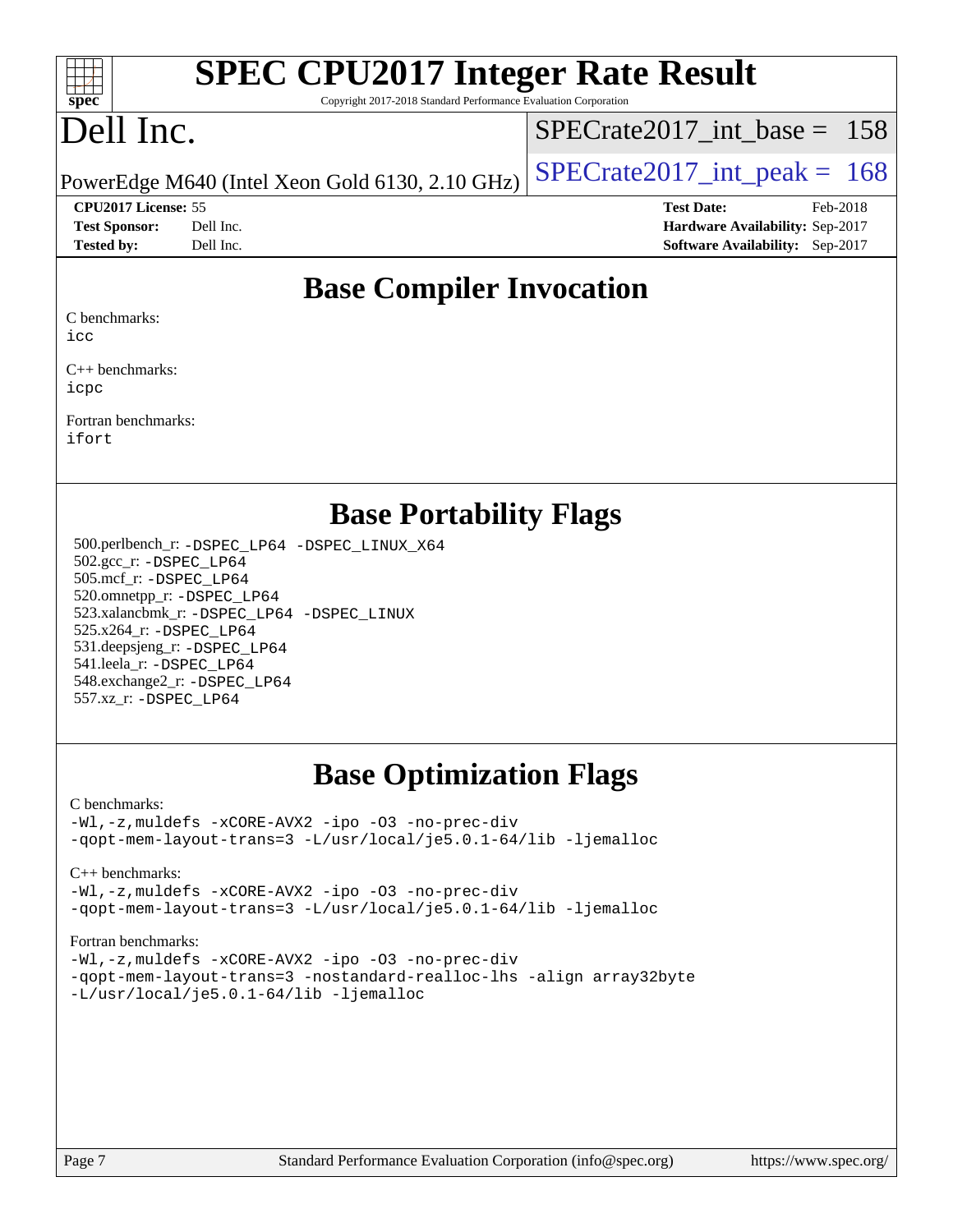| <b>SPEC CPU2017 Integer Rate Result</b> |
|-----------------------------------------|
|-----------------------------------------|

Copyright 2017-2018 Standard Performance Evaluation Corporation

# Dell Inc.

**[spec](http://www.spec.org/)**

 $+\ +$ 

[SPECrate2017\\_int\\_base =](http://www.spec.org/auto/cpu2017/Docs/result-fields.html#SPECrate2017intbase) 158

PowerEdge M640 (Intel Xeon Gold 6130, 2.10 GHz)  $\left|$  [SPECrate2017\\_int\\_peak =](http://www.spec.org/auto/cpu2017/Docs/result-fields.html#SPECrate2017intpeak) 168

**[CPU2017 License:](http://www.spec.org/auto/cpu2017/Docs/result-fields.html#CPU2017License)** 55 **[Test Date:](http://www.spec.org/auto/cpu2017/Docs/result-fields.html#TestDate)** Feb-2018 **[Test Sponsor:](http://www.spec.org/auto/cpu2017/Docs/result-fields.html#TestSponsor)** Dell Inc. **[Hardware Availability:](http://www.spec.org/auto/cpu2017/Docs/result-fields.html#HardwareAvailability)** Sep-2017 **[Tested by:](http://www.spec.org/auto/cpu2017/Docs/result-fields.html#Testedby)** Dell Inc. **[Software Availability:](http://www.spec.org/auto/cpu2017/Docs/result-fields.html#SoftwareAvailability)** Sep-2017

## **[Base Other Flags](http://www.spec.org/auto/cpu2017/Docs/result-fields.html#BaseOtherFlags)**

[C benchmarks:](http://www.spec.org/auto/cpu2017/Docs/result-fields.html#Cbenchmarks)  $-m64$   $-std=cl1$ 

[C++ benchmarks:](http://www.spec.org/auto/cpu2017/Docs/result-fields.html#CXXbenchmarks) [-m64](http://www.spec.org/cpu2017/results/res2018q1/cpu2017-20180305-03864.flags.html#user_CXXbase_intel_intel64_18.0_af43caccfc8ded86e7699f2159af6efc7655f51387b94da716254467f3c01020a5059329e2569e4053f409e7c9202a7efc638f7a6d1ffb3f52dea4a3e31d82ab)

[Fortran benchmarks](http://www.spec.org/auto/cpu2017/Docs/result-fields.html#Fortranbenchmarks): [-m64](http://www.spec.org/cpu2017/results/res2018q1/cpu2017-20180305-03864.flags.html#user_FCbase_intel_intel64_18.0_af43caccfc8ded86e7699f2159af6efc7655f51387b94da716254467f3c01020a5059329e2569e4053f409e7c9202a7efc638f7a6d1ffb3f52dea4a3e31d82ab)

**[Peak Compiler Invocation](http://www.spec.org/auto/cpu2017/Docs/result-fields.html#PeakCompilerInvocation)**

[C benchmarks](http://www.spec.org/auto/cpu2017/Docs/result-fields.html#Cbenchmarks): [icc](http://www.spec.org/cpu2017/results/res2018q1/cpu2017-20180305-03864.flags.html#user_CCpeak_intel_icc_18.0_66fc1ee009f7361af1fbd72ca7dcefbb700085f36577c54f309893dd4ec40d12360134090235512931783d35fd58c0460139e722d5067c5574d8eaf2b3e37e92)

[C++ benchmarks:](http://www.spec.org/auto/cpu2017/Docs/result-fields.html#CXXbenchmarks) [icpc](http://www.spec.org/cpu2017/results/res2018q1/cpu2017-20180305-03864.flags.html#user_CXXpeak_intel_icpc_18.0_c510b6838c7f56d33e37e94d029a35b4a7bccf4766a728ee175e80a419847e808290a9b78be685c44ab727ea267ec2f070ec5dc83b407c0218cded6866a35d07)

[Fortran benchmarks](http://www.spec.org/auto/cpu2017/Docs/result-fields.html#Fortranbenchmarks): [ifort](http://www.spec.org/cpu2017/results/res2018q1/cpu2017-20180305-03864.flags.html#user_FCpeak_intel_ifort_18.0_8111460550e3ca792625aed983ce982f94888b8b503583aa7ba2b8303487b4d8a21a13e7191a45c5fd58ff318f48f9492884d4413fa793fd88dd292cad7027ca)

## **[Peak Portability Flags](http://www.spec.org/auto/cpu2017/Docs/result-fields.html#PeakPortabilityFlags)**

 500.perlbench\_r: [-DSPEC\\_LP64](http://www.spec.org/cpu2017/results/res2018q1/cpu2017-20180305-03864.flags.html#b500.perlbench_r_peakPORTABILITY_DSPEC_LP64) [-DSPEC\\_LINUX\\_X64](http://www.spec.org/cpu2017/results/res2018q1/cpu2017-20180305-03864.flags.html#b500.perlbench_r_peakCPORTABILITY_DSPEC_LINUX_X64) 502.gcc\_r: [-D\\_FILE\\_OFFSET\\_BITS=64](http://www.spec.org/cpu2017/results/res2018q1/cpu2017-20180305-03864.flags.html#user_peakPORTABILITY502_gcc_r_file_offset_bits_64_5ae949a99b284ddf4e95728d47cb0843d81b2eb0e18bdfe74bbf0f61d0b064f4bda2f10ea5eb90e1dcab0e84dbc592acfc5018bc955c18609f94ddb8d550002c) 505.mcf\_r: [-DSPEC\\_LP64](http://www.spec.org/cpu2017/results/res2018q1/cpu2017-20180305-03864.flags.html#suite_peakPORTABILITY505_mcf_r_DSPEC_LP64) 520.omnetpp\_r: [-DSPEC\\_LP64](http://www.spec.org/cpu2017/results/res2018q1/cpu2017-20180305-03864.flags.html#suite_peakPORTABILITY520_omnetpp_r_DSPEC_LP64) 523.xalancbmk\_r: [-D\\_FILE\\_OFFSET\\_BITS=64](http://www.spec.org/cpu2017/results/res2018q1/cpu2017-20180305-03864.flags.html#user_peakPORTABILITY523_xalancbmk_r_file_offset_bits_64_5ae949a99b284ddf4e95728d47cb0843d81b2eb0e18bdfe74bbf0f61d0b064f4bda2f10ea5eb90e1dcab0e84dbc592acfc5018bc955c18609f94ddb8d550002c) [-DSPEC\\_LINUX](http://www.spec.org/cpu2017/results/res2018q1/cpu2017-20180305-03864.flags.html#b523.xalancbmk_r_peakCXXPORTABILITY_DSPEC_LINUX) 525.x264\_r: [-DSPEC\\_LP64](http://www.spec.org/cpu2017/results/res2018q1/cpu2017-20180305-03864.flags.html#suite_peakPORTABILITY525_x264_r_DSPEC_LP64) 531.deepsjeng\_r: [-DSPEC\\_LP64](http://www.spec.org/cpu2017/results/res2018q1/cpu2017-20180305-03864.flags.html#suite_peakPORTABILITY531_deepsjeng_r_DSPEC_LP64) 541.leela\_r: [-DSPEC\\_LP64](http://www.spec.org/cpu2017/results/res2018q1/cpu2017-20180305-03864.flags.html#suite_peakPORTABILITY541_leela_r_DSPEC_LP64) 548.exchange2\_r: [-DSPEC\\_LP64](http://www.spec.org/cpu2017/results/res2018q1/cpu2017-20180305-03864.flags.html#suite_peakPORTABILITY548_exchange2_r_DSPEC_LP64) 557.xz\_r: [-DSPEC\\_LP64](http://www.spec.org/cpu2017/results/res2018q1/cpu2017-20180305-03864.flags.html#suite_peakPORTABILITY557_xz_r_DSPEC_LP64)

# **[Peak Optimization Flags](http://www.spec.org/auto/cpu2017/Docs/result-fields.html#PeakOptimizationFlags)**

[C benchmarks](http://www.spec.org/auto/cpu2017/Docs/result-fields.html#Cbenchmarks):

```
 500.perlbench_r: -Wl,-z,muldefs -prof-gen(pass 1) -prof-use(pass 2) -ipo
-xCORE-AVX2 -O3 -no-prec-div -qopt-mem-layout-trans=3
-fno-strict-overflow -L/usr/local/je5.0.1-64/lib
```
**(Continued on next page)**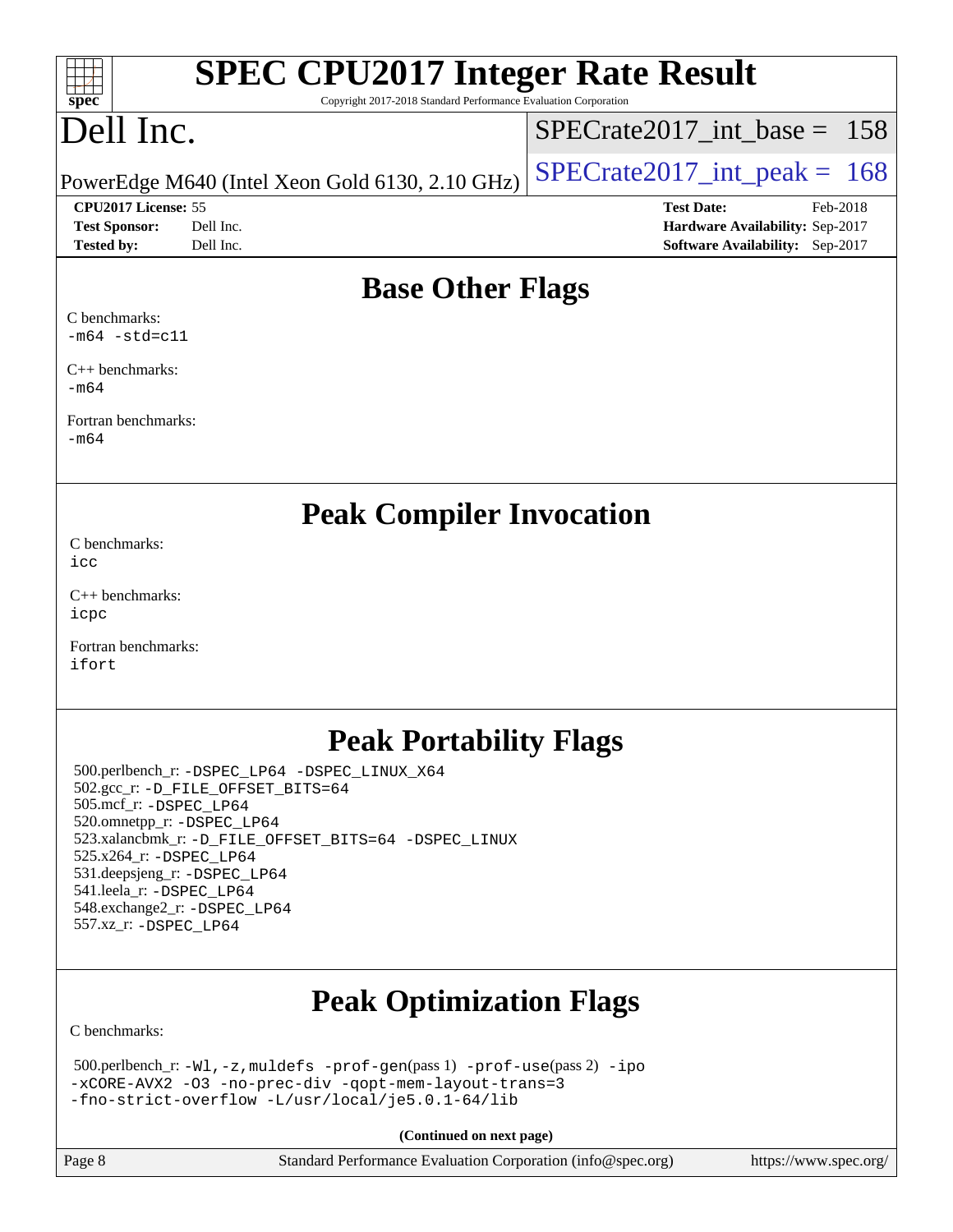| $\overline{\text{spec}^*}$ |  |
|----------------------------|--|
|                            |  |

# PEC CPU2017 Integer Rate Result

Copyright 2017-2018 Standard Performance Evaluation Corporation

# Dell Inc.

 $SPECrate2017\_int\_base = 158$ 

PowerEdge M640 (Intel Xeon Gold 6130, 2.10 GHz)  $\left|$  SPECrate 2017 int peak = 168

**[CPU2017 License:](http://www.spec.org/auto/cpu2017/Docs/result-fields.html#CPU2017License)** 55 **[Test Date:](http://www.spec.org/auto/cpu2017/Docs/result-fields.html#TestDate)** Feb-2018 **[Test Sponsor:](http://www.spec.org/auto/cpu2017/Docs/result-fields.html#TestSponsor)** Dell Inc. **[Hardware Availability:](http://www.spec.org/auto/cpu2017/Docs/result-fields.html#HardwareAvailability)** Sep-2017 **[Tested by:](http://www.spec.org/auto/cpu2017/Docs/result-fields.html#Testedby)** Dell Inc. **[Software Availability:](http://www.spec.org/auto/cpu2017/Docs/result-fields.html#SoftwareAvailability)** Sep-2017

# **[Peak Optimization Flags \(Continued\)](http://www.spec.org/auto/cpu2017/Docs/result-fields.html#PeakOptimizationFlags)**

 500.perlbench\_r (continued): [-ljemalloc](http://www.spec.org/cpu2017/results/res2018q1/cpu2017-20180305-03864.flags.html#user_peakEXTRA_LIBS500_perlbench_r_jemalloc_link_lib_d1249b907c500fa1c0672f44f562e3d0f79738ae9e3c4a9c376d49f265a04b9c99b167ecedbf6711b3085be911c67ff61f150a17b3472be731631ba4d0471706)

 502.gcc\_r: [-L/opt/intel/compilers\\_and\\_libraries\\_2018/linux/lib/ia32](http://www.spec.org/cpu2017/results/res2018q1/cpu2017-20180305-03864.flags.html#user_peakCCLD502_gcc_r_Enable-32bit-runtime_af243bdb1d79e4c7a4f720bf8275e627de2ecd461de63307bc14cef0633fde3cd7bb2facb32dcc8be9566045fb55d40ce2b72b725f73827aa7833441b71b9343) [-Wl,-z,muldefs](http://www.spec.org/cpu2017/results/res2018q1/cpu2017-20180305-03864.flags.html#user_peakEXTRA_LDFLAGS502_gcc_r_link_force_multiple1_b4cbdb97b34bdee9ceefcfe54f4c8ea74255f0b02a4b23e853cdb0e18eb4525ac79b5a88067c842dd0ee6996c24547a27a4b99331201badda8798ef8a743f577) [-prof-gen](http://www.spec.org/cpu2017/results/res2018q1/cpu2017-20180305-03864.flags.html#user_peakPASS1_CFLAGSPASS1_LDFLAGS502_gcc_r_prof_gen_5aa4926d6013ddb2a31985c654b3eb18169fc0c6952a63635c234f711e6e63dd76e94ad52365559451ec499a2cdb89e4dc58ba4c67ef54ca681ffbe1461d6b36)(pass 1) [-prof-use](http://www.spec.org/cpu2017/results/res2018q1/cpu2017-20180305-03864.flags.html#user_peakPASS2_CFLAGSPASS2_LDFLAGS502_gcc_r_prof_use_1a21ceae95f36a2b53c25747139a6c16ca95bd9def2a207b4f0849963b97e94f5260e30a0c64f4bb623698870e679ca08317ef8150905d41bd88c6f78df73f19)(pass 2) [-ipo](http://www.spec.org/cpu2017/results/res2018q1/cpu2017-20180305-03864.flags.html#user_peakPASS1_COPTIMIZEPASS2_COPTIMIZE502_gcc_r_f-ipo) [-xCORE-AVX2](http://www.spec.org/cpu2017/results/res2018q1/cpu2017-20180305-03864.flags.html#user_peakPASS2_COPTIMIZE502_gcc_r_f-xCORE-AVX2) [-O3](http://www.spec.org/cpu2017/results/res2018q1/cpu2017-20180305-03864.flags.html#user_peakPASS1_COPTIMIZEPASS2_COPTIMIZE502_gcc_r_f-O3) [-no-prec-div](http://www.spec.org/cpu2017/results/res2018q1/cpu2017-20180305-03864.flags.html#user_peakPASS1_COPTIMIZEPASS2_COPTIMIZE502_gcc_r_f-no-prec-div) [-qopt-mem-layout-trans=3](http://www.spec.org/cpu2017/results/res2018q1/cpu2017-20180305-03864.flags.html#user_peakPASS1_COPTIMIZEPASS2_COPTIMIZE502_gcc_r_f-qopt-mem-layout-trans_de80db37974c74b1f0e20d883f0b675c88c3b01e9d123adea9b28688d64333345fb62bc4a798493513fdb68f60282f9a726aa07f478b2f7113531aecce732043) [-L/usr/local/je5.0.1-32/lib](http://www.spec.org/cpu2017/results/res2018q1/cpu2017-20180305-03864.flags.html#user_peakEXTRA_LIBS502_gcc_r_jemalloc_link_path32_e29f22e8e6c17053bbc6a0971f5a9c01a601a06bb1a59df2084b77a2fe0a2995b64fd4256feaeea39eeba3aae142e96e2b2b0a28974019c0c0c88139a84f900a) [-ljemalloc](http://www.spec.org/cpu2017/results/res2018q1/cpu2017-20180305-03864.flags.html#user_peakEXTRA_LIBS502_gcc_r_jemalloc_link_lib_d1249b907c500fa1c0672f44f562e3d0f79738ae9e3c4a9c376d49f265a04b9c99b167ecedbf6711b3085be911c67ff61f150a17b3472be731631ba4d0471706)

 505.mcf\_r: [-Wl,-z,muldefs](http://www.spec.org/cpu2017/results/res2018q1/cpu2017-20180305-03864.flags.html#user_peakEXTRA_LDFLAGS505_mcf_r_link_force_multiple1_b4cbdb97b34bdee9ceefcfe54f4c8ea74255f0b02a4b23e853cdb0e18eb4525ac79b5a88067c842dd0ee6996c24547a27a4b99331201badda8798ef8a743f577) [-xCORE-AVX2](http://www.spec.org/cpu2017/results/res2018q1/cpu2017-20180305-03864.flags.html#user_peakCOPTIMIZE505_mcf_r_f-xCORE-AVX2) [-ipo](http://www.spec.org/cpu2017/results/res2018q1/cpu2017-20180305-03864.flags.html#user_peakCOPTIMIZE505_mcf_r_f-ipo) [-O3](http://www.spec.org/cpu2017/results/res2018q1/cpu2017-20180305-03864.flags.html#user_peakCOPTIMIZE505_mcf_r_f-O3) [-no-prec-div](http://www.spec.org/cpu2017/results/res2018q1/cpu2017-20180305-03864.flags.html#user_peakCOPTIMIZE505_mcf_r_f-no-prec-div) [-qopt-mem-layout-trans=3](http://www.spec.org/cpu2017/results/res2018q1/cpu2017-20180305-03864.flags.html#user_peakCOPTIMIZE505_mcf_r_f-qopt-mem-layout-trans_de80db37974c74b1f0e20d883f0b675c88c3b01e9d123adea9b28688d64333345fb62bc4a798493513fdb68f60282f9a726aa07f478b2f7113531aecce732043) [-L/usr/local/je5.0.1-64/lib](http://www.spec.org/cpu2017/results/res2018q1/cpu2017-20180305-03864.flags.html#user_peakEXTRA_LIBS505_mcf_r_jemalloc_link_path64_4b10a636b7bce113509b17f3bd0d6226c5fb2346b9178c2d0232c14f04ab830f976640479e5c33dc2bcbbdad86ecfb6634cbbd4418746f06f368b512fced5394) [-ljemalloc](http://www.spec.org/cpu2017/results/res2018q1/cpu2017-20180305-03864.flags.html#user_peakEXTRA_LIBS505_mcf_r_jemalloc_link_lib_d1249b907c500fa1c0672f44f562e3d0f79738ae9e3c4a9c376d49f265a04b9c99b167ecedbf6711b3085be911c67ff61f150a17b3472be731631ba4d0471706)

 525.x264\_r: [-Wl,-z,muldefs](http://www.spec.org/cpu2017/results/res2018q1/cpu2017-20180305-03864.flags.html#user_peakEXTRA_LDFLAGS525_x264_r_link_force_multiple1_b4cbdb97b34bdee9ceefcfe54f4c8ea74255f0b02a4b23e853cdb0e18eb4525ac79b5a88067c842dd0ee6996c24547a27a4b99331201badda8798ef8a743f577) [-xCORE-AVX2](http://www.spec.org/cpu2017/results/res2018q1/cpu2017-20180305-03864.flags.html#user_peakCOPTIMIZE525_x264_r_f-xCORE-AVX2) [-ipo](http://www.spec.org/cpu2017/results/res2018q1/cpu2017-20180305-03864.flags.html#user_peakCOPTIMIZE525_x264_r_f-ipo) [-O3](http://www.spec.org/cpu2017/results/res2018q1/cpu2017-20180305-03864.flags.html#user_peakCOPTIMIZE525_x264_r_f-O3) [-no-prec-div](http://www.spec.org/cpu2017/results/res2018q1/cpu2017-20180305-03864.flags.html#user_peakCOPTIMIZE525_x264_r_f-no-prec-div) [-qopt-mem-layout-trans=3](http://www.spec.org/cpu2017/results/res2018q1/cpu2017-20180305-03864.flags.html#user_peakCOPTIMIZE525_x264_r_f-qopt-mem-layout-trans_de80db37974c74b1f0e20d883f0b675c88c3b01e9d123adea9b28688d64333345fb62bc4a798493513fdb68f60282f9a726aa07f478b2f7113531aecce732043) [-fno-alias](http://www.spec.org/cpu2017/results/res2018q1/cpu2017-20180305-03864.flags.html#user_peakEXTRA_OPTIMIZE525_x264_r_f-no-alias_77dbac10d91cbfe898fbf4a29d1b29b694089caa623bdd1baccc9957d4edbe8d106c0b357e2748a65b44fc9e83d78098bb898077f3fe92f9faf24f7bd4a07ed7) [-L/usr/local/je5.0.1-64/lib](http://www.spec.org/cpu2017/results/res2018q1/cpu2017-20180305-03864.flags.html#user_peakEXTRA_LIBS525_x264_r_jemalloc_link_path64_4b10a636b7bce113509b17f3bd0d6226c5fb2346b9178c2d0232c14f04ab830f976640479e5c33dc2bcbbdad86ecfb6634cbbd4418746f06f368b512fced5394) [-ljemalloc](http://www.spec.org/cpu2017/results/res2018q1/cpu2017-20180305-03864.flags.html#user_peakEXTRA_LIBS525_x264_r_jemalloc_link_lib_d1249b907c500fa1c0672f44f562e3d0f79738ae9e3c4a9c376d49f265a04b9c99b167ecedbf6711b3085be911c67ff61f150a17b3472be731631ba4d0471706)

557.xz\_r: Same as 505.mcf\_r

[C++ benchmarks:](http://www.spec.org/auto/cpu2017/Docs/result-fields.html#CXXbenchmarks)

520.omnetpp\_r: $-Wl$ ,-z,muldefs -prof-qen(pass 1) [-prof-use](http://www.spec.org/cpu2017/results/res2018q1/cpu2017-20180305-03864.flags.html#user_peakPASS2_CXXFLAGSPASS2_LDFLAGS520_omnetpp_r_prof_use_1a21ceae95f36a2b53c25747139a6c16ca95bd9def2a207b4f0849963b97e94f5260e30a0c64f4bb623698870e679ca08317ef8150905d41bd88c6f78df73f19)(pass 2) [-ipo](http://www.spec.org/cpu2017/results/res2018q1/cpu2017-20180305-03864.flags.html#user_peakPASS1_CXXOPTIMIZEPASS2_CXXOPTIMIZE520_omnetpp_r_f-ipo) [-xCORE-AVX2](http://www.spec.org/cpu2017/results/res2018q1/cpu2017-20180305-03864.flags.html#user_peakPASS2_CXXOPTIMIZE520_omnetpp_r_f-xCORE-AVX2) [-O3](http://www.spec.org/cpu2017/results/res2018q1/cpu2017-20180305-03864.flags.html#user_peakPASS1_CXXOPTIMIZEPASS2_CXXOPTIMIZE520_omnetpp_r_f-O3) [-no-prec-div](http://www.spec.org/cpu2017/results/res2018q1/cpu2017-20180305-03864.flags.html#user_peakPASS1_CXXOPTIMIZEPASS2_CXXOPTIMIZE520_omnetpp_r_f-no-prec-div) [-qopt-mem-layout-trans=3](http://www.spec.org/cpu2017/results/res2018q1/cpu2017-20180305-03864.flags.html#user_peakPASS1_CXXOPTIMIZEPASS2_CXXOPTIMIZE520_omnetpp_r_f-qopt-mem-layout-trans_de80db37974c74b1f0e20d883f0b675c88c3b01e9d123adea9b28688d64333345fb62bc4a798493513fdb68f60282f9a726aa07f478b2f7113531aecce732043) [-L/usr/local/je5.0.1-64/lib](http://www.spec.org/cpu2017/results/res2018q1/cpu2017-20180305-03864.flags.html#user_peakEXTRA_LIBS520_omnetpp_r_jemalloc_link_path64_4b10a636b7bce113509b17f3bd0d6226c5fb2346b9178c2d0232c14f04ab830f976640479e5c33dc2bcbbdad86ecfb6634cbbd4418746f06f368b512fced5394) [-ljemalloc](http://www.spec.org/cpu2017/results/res2018q1/cpu2017-20180305-03864.flags.html#user_peakEXTRA_LIBS520_omnetpp_r_jemalloc_link_lib_d1249b907c500fa1c0672f44f562e3d0f79738ae9e3c4a9c376d49f265a04b9c99b167ecedbf6711b3085be911c67ff61f150a17b3472be731631ba4d0471706)

 523.xalancbmk\_r: [-L/opt/intel/compilers\\_and\\_libraries\\_2018/linux/lib/ia32](http://www.spec.org/cpu2017/results/res2018q1/cpu2017-20180305-03864.flags.html#user_peakCXXLD523_xalancbmk_r_Enable-32bit-runtime_af243bdb1d79e4c7a4f720bf8275e627de2ecd461de63307bc14cef0633fde3cd7bb2facb32dcc8be9566045fb55d40ce2b72b725f73827aa7833441b71b9343) [-Wl,-z,muldefs](http://www.spec.org/cpu2017/results/res2018q1/cpu2017-20180305-03864.flags.html#user_peakEXTRA_LDFLAGS523_xalancbmk_r_link_force_multiple1_b4cbdb97b34bdee9ceefcfe54f4c8ea74255f0b02a4b23e853cdb0e18eb4525ac79b5a88067c842dd0ee6996c24547a27a4b99331201badda8798ef8a743f577) [-prof-gen](http://www.spec.org/cpu2017/results/res2018q1/cpu2017-20180305-03864.flags.html#user_peakPASS1_CXXFLAGSPASS1_LDFLAGS523_xalancbmk_r_prof_gen_5aa4926d6013ddb2a31985c654b3eb18169fc0c6952a63635c234f711e6e63dd76e94ad52365559451ec499a2cdb89e4dc58ba4c67ef54ca681ffbe1461d6b36)(pass 1) [-prof-use](http://www.spec.org/cpu2017/results/res2018q1/cpu2017-20180305-03864.flags.html#user_peakPASS2_CXXFLAGSPASS2_LDFLAGS523_xalancbmk_r_prof_use_1a21ceae95f36a2b53c25747139a6c16ca95bd9def2a207b4f0849963b97e94f5260e30a0c64f4bb623698870e679ca08317ef8150905d41bd88c6f78df73f19)(pass 2) [-ipo](http://www.spec.org/cpu2017/results/res2018q1/cpu2017-20180305-03864.flags.html#user_peakPASS1_CXXOPTIMIZEPASS2_CXXOPTIMIZE523_xalancbmk_r_f-ipo) [-xCORE-AVX2](http://www.spec.org/cpu2017/results/res2018q1/cpu2017-20180305-03864.flags.html#user_peakPASS2_CXXOPTIMIZE523_xalancbmk_r_f-xCORE-AVX2) [-O3](http://www.spec.org/cpu2017/results/res2018q1/cpu2017-20180305-03864.flags.html#user_peakPASS1_CXXOPTIMIZEPASS2_CXXOPTIMIZE523_xalancbmk_r_f-O3) [-no-prec-div](http://www.spec.org/cpu2017/results/res2018q1/cpu2017-20180305-03864.flags.html#user_peakPASS1_CXXOPTIMIZEPASS2_CXXOPTIMIZE523_xalancbmk_r_f-no-prec-div) [-qopt-mem-layout-trans=3](http://www.spec.org/cpu2017/results/res2018q1/cpu2017-20180305-03864.flags.html#user_peakPASS1_CXXOPTIMIZEPASS2_CXXOPTIMIZE523_xalancbmk_r_f-qopt-mem-layout-trans_de80db37974c74b1f0e20d883f0b675c88c3b01e9d123adea9b28688d64333345fb62bc4a798493513fdb68f60282f9a726aa07f478b2f7113531aecce732043) [-L/usr/local/je5.0.1-32/lib](http://www.spec.org/cpu2017/results/res2018q1/cpu2017-20180305-03864.flags.html#user_peakEXTRA_LIBS523_xalancbmk_r_jemalloc_link_path32_e29f22e8e6c17053bbc6a0971f5a9c01a601a06bb1a59df2084b77a2fe0a2995b64fd4256feaeea39eeba3aae142e96e2b2b0a28974019c0c0c88139a84f900a) [-ljemalloc](http://www.spec.org/cpu2017/results/res2018q1/cpu2017-20180305-03864.flags.html#user_peakEXTRA_LIBS523_xalancbmk_r_jemalloc_link_lib_d1249b907c500fa1c0672f44f562e3d0f79738ae9e3c4a9c376d49f265a04b9c99b167ecedbf6711b3085be911c67ff61f150a17b3472be731631ba4d0471706)

531.deepsjeng\_r: Same as 520.omnetpp\_r

541.leela\_r: Same as 520.omnetpp\_r

#### [Fortran benchmarks](http://www.spec.org/auto/cpu2017/Docs/result-fields.html#Fortranbenchmarks):

[-Wl,-z,muldefs](http://www.spec.org/cpu2017/results/res2018q1/cpu2017-20180305-03864.flags.html#user_FCpeak_link_force_multiple1_b4cbdb97b34bdee9ceefcfe54f4c8ea74255f0b02a4b23e853cdb0e18eb4525ac79b5a88067c842dd0ee6996c24547a27a4b99331201badda8798ef8a743f577) [-xCORE-AVX2](http://www.spec.org/cpu2017/results/res2018q1/cpu2017-20180305-03864.flags.html#user_FCpeak_f-xCORE-AVX2) [-ipo](http://www.spec.org/cpu2017/results/res2018q1/cpu2017-20180305-03864.flags.html#user_FCpeak_f-ipo) [-O3](http://www.spec.org/cpu2017/results/res2018q1/cpu2017-20180305-03864.flags.html#user_FCpeak_f-O3) [-no-prec-div](http://www.spec.org/cpu2017/results/res2018q1/cpu2017-20180305-03864.flags.html#user_FCpeak_f-no-prec-div) [-qopt-mem-layout-trans=3](http://www.spec.org/cpu2017/results/res2018q1/cpu2017-20180305-03864.flags.html#user_FCpeak_f-qopt-mem-layout-trans_de80db37974c74b1f0e20d883f0b675c88c3b01e9d123adea9b28688d64333345fb62bc4a798493513fdb68f60282f9a726aa07f478b2f7113531aecce732043) [-nostandard-realloc-lhs](http://www.spec.org/cpu2017/results/res2018q1/cpu2017-20180305-03864.flags.html#user_FCpeak_f_2003_std_realloc_82b4557e90729c0f113870c07e44d33d6f5a304b4f63d4c15d2d0f1fab99f5daaed73bdb9275d9ae411527f28b936061aa8b9c8f2d63842963b95c9dd6426b8a) [-align array32byte](http://www.spec.org/cpu2017/results/res2018q1/cpu2017-20180305-03864.flags.html#user_FCpeak_align_array32byte_b982fe038af199962ba9a80c053b8342c548c85b40b8e86eb3cc33dee0d7986a4af373ac2d51c3f7cf710a18d62fdce2948f201cd044323541f22fc0fffc51b6) [-L/usr/local/je5.0.1-64/lib](http://www.spec.org/cpu2017/results/res2018q1/cpu2017-20180305-03864.flags.html#user_FCpeak_jemalloc_link_path64_4b10a636b7bce113509b17f3bd0d6226c5fb2346b9178c2d0232c14f04ab830f976640479e5c33dc2bcbbdad86ecfb6634cbbd4418746f06f368b512fced5394) [-ljemalloc](http://www.spec.org/cpu2017/results/res2018q1/cpu2017-20180305-03864.flags.html#user_FCpeak_jemalloc_link_lib_d1249b907c500fa1c0672f44f562e3d0f79738ae9e3c4a9c376d49f265a04b9c99b167ecedbf6711b3085be911c67ff61f150a17b3472be731631ba4d0471706)

## **[Peak Other Flags](http://www.spec.org/auto/cpu2017/Docs/result-fields.html#PeakOtherFlags)**

[C benchmarks \(except as noted below\)](http://www.spec.org/auto/cpu2017/Docs/result-fields.html#Cbenchmarksexceptasnotedbelow):  $-m64 - std= c11$  $-m64 - std= c11$ 

**(Continued on next page)**